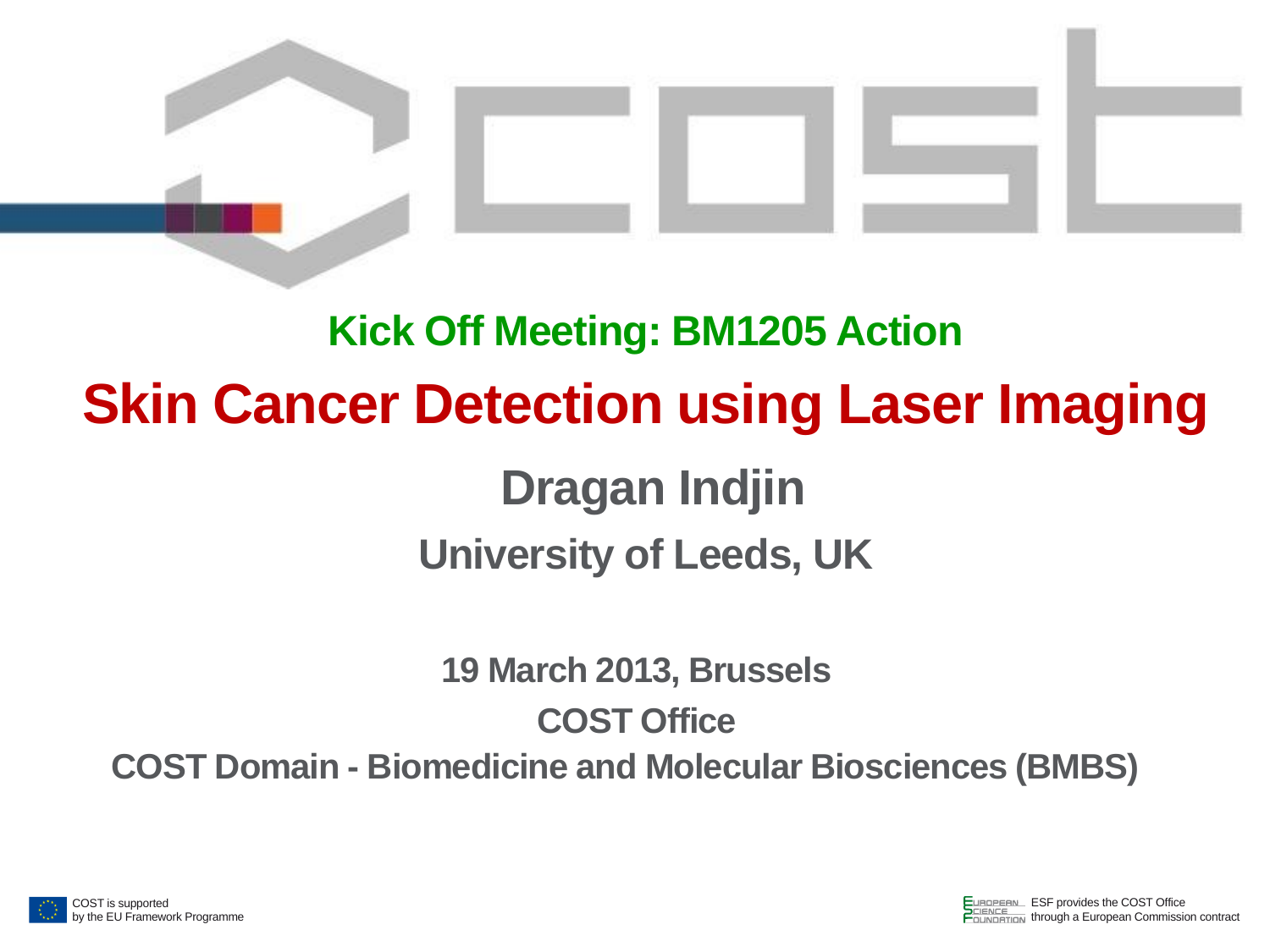## **Scientific background (1)**

- The existing base of skin cancer diagnostic instruments is based on detection of the *morphological features* of skin lesions seen by visible light.
- Network proposed here will pursue *three interconnected approaches for skin cancer identification and imaging*
	- *NIR Spectrum***:** Imaging and measurement of blood flow at the capillary scale is an ideal means of detecting so-called neovascularisation or the increase in disordered blood vessel growth. -
	- *MIR Spectrum***:** At the molecular level, specific classes of biomolecules have been observed which are associated with cancer gene expression in skin cells. Spectral signatures in the mid infrared region of the spectrum have been shown to undergo significant variations.
	- *Terahertz Radiation – the last frontier***:** terahertz (THz) properties of skin have been observed to change in cancer. THz radiation is known to be highly sensitive to changes in both chemical and physical structure.



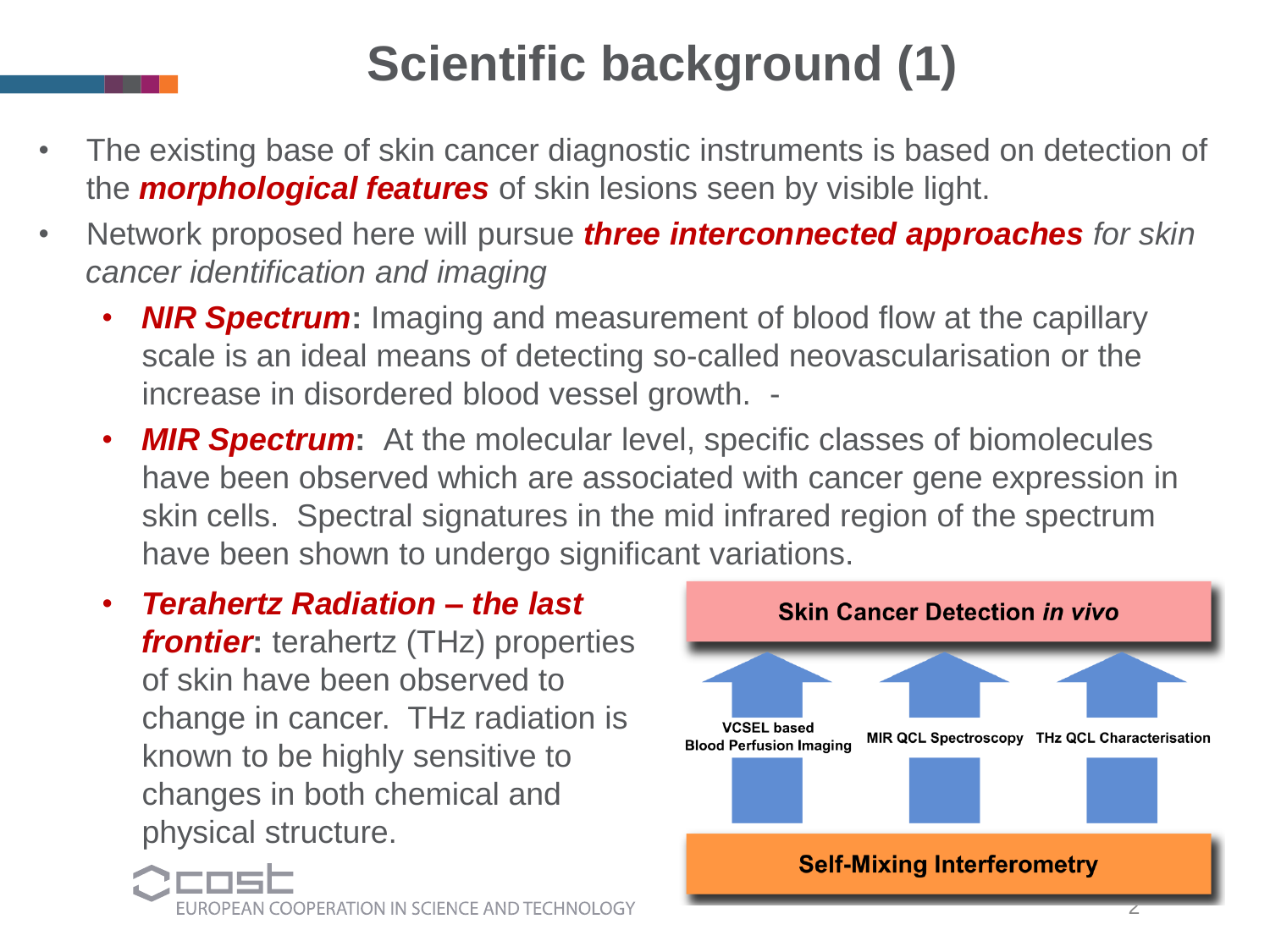## **Scientific background (2)**

- This action will exploit *novel laser sources,* covering wide spectral range from the NIR to the recently opened Terahertz region.
- NIR lasers represent mature commercial technology. Mid-IR and THz lasers are currently being developed and will be *specifically designed, fabricated and tested* by a number of partner institutions in the network.
- Sensing and imaging will be based on the *laser feedback interferometry*, a highly sensitive and compact new technique. Optical, mechanical and electronic hardware required will be designed and constructed by members of the consortium
- *Specifically, we propose extending the non-invasive interrogation of skin tissue into new range of frequencies, unused so far.* **This will** create a way forward in the design of the next generation of detection and imaging systems.

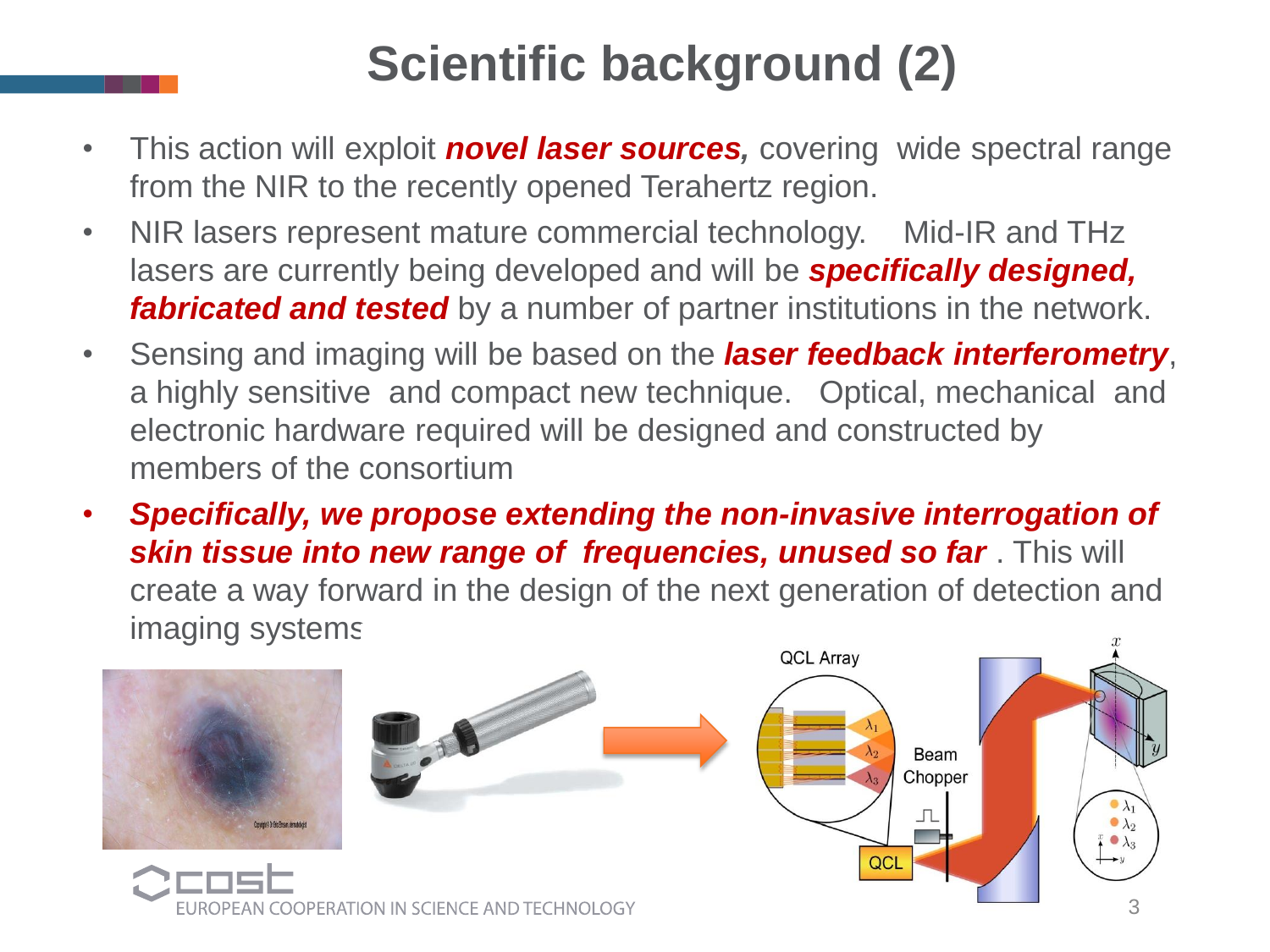## **Objectives of the network (1)**

- The Action will provide an interdisciplinary framework to enhance interaction activities within the field of optical biosensing, between worldclass academic groups, clinicians, and system integrators from industry.
- *The main objective of this Action is to coordinate efforts and enhance interaction of researchers, as well as to promote development and application of early, accurate diagnosis of skin cancer known to be the key determinant of patient outcome*.
- Network scientific **objectives** are:
	- *Development of VCSEL Array full-field blood perfusion imaging*
	- **Tissue characterization in mid-infrared** (MIR) in reflectance mode
	- *Tissue characterization at terahertz* (THz) frequencies

COOPERATION IN SCIENCE AND TECHNOLOGY

• *Validation and evaluation* of combined sensing modalities

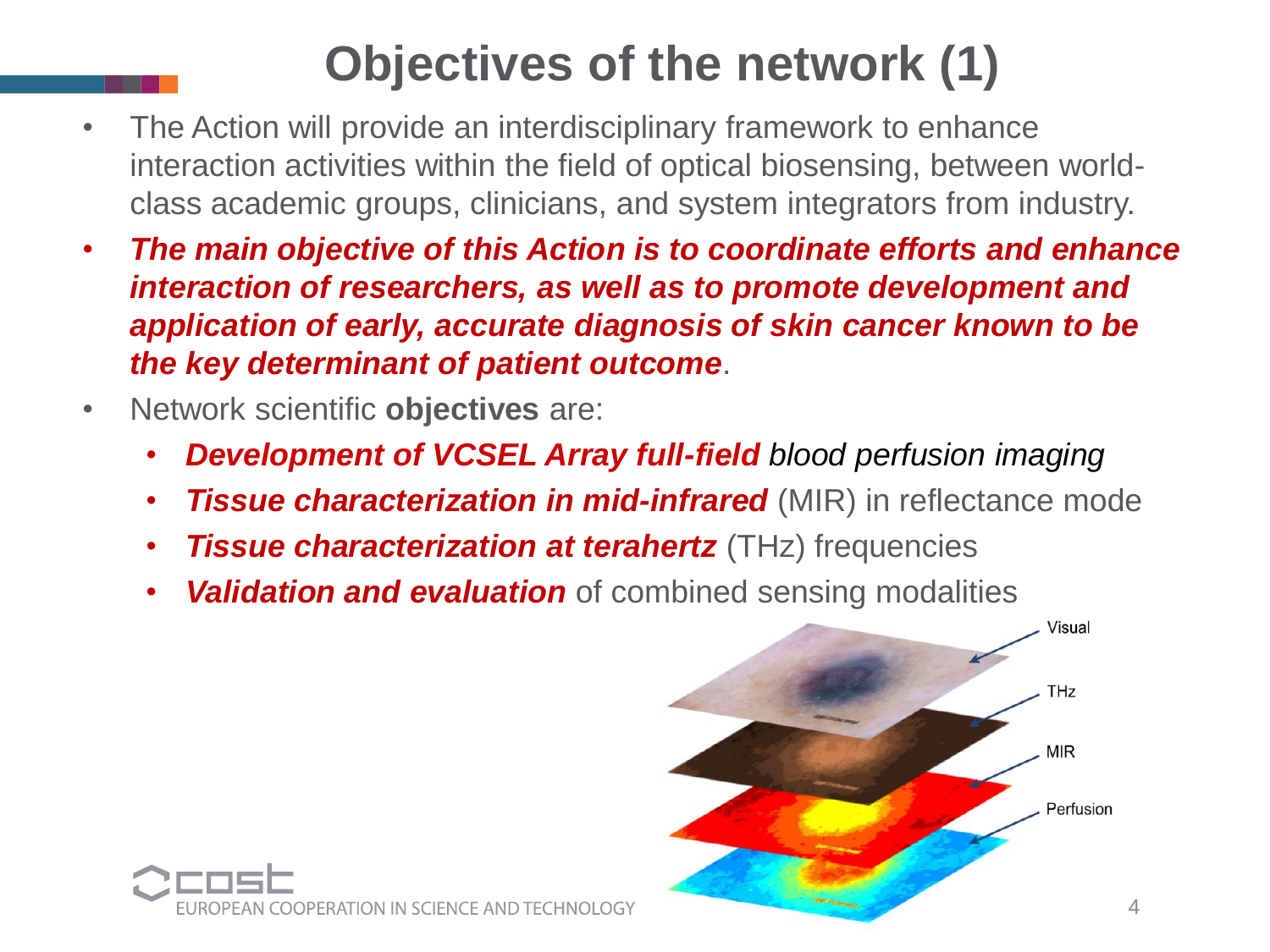## **Objectives of the network (2)**

- Providing a forum for *cross-pollination of ideas* and dissemination of best practice;
- Opportunities for *interaction* between academic labs, industrial system integrators and clinical end-users;
- *Training opportunities* for Early Stage Researchers to gain practical and theoretical experience of techniques outside their own discipline.
- To *encourage* applications for Initial Training Networks reflecting the aims of the Working Groups, and support Early Stage Researchers to apply for Marie Curie Intra-European Fellowships
- **The COST is an ultimate choice for this network as it will bring together COST- countries academia, industry and clinical endusers. This would be virtually impossible through any other European funding mechanism.**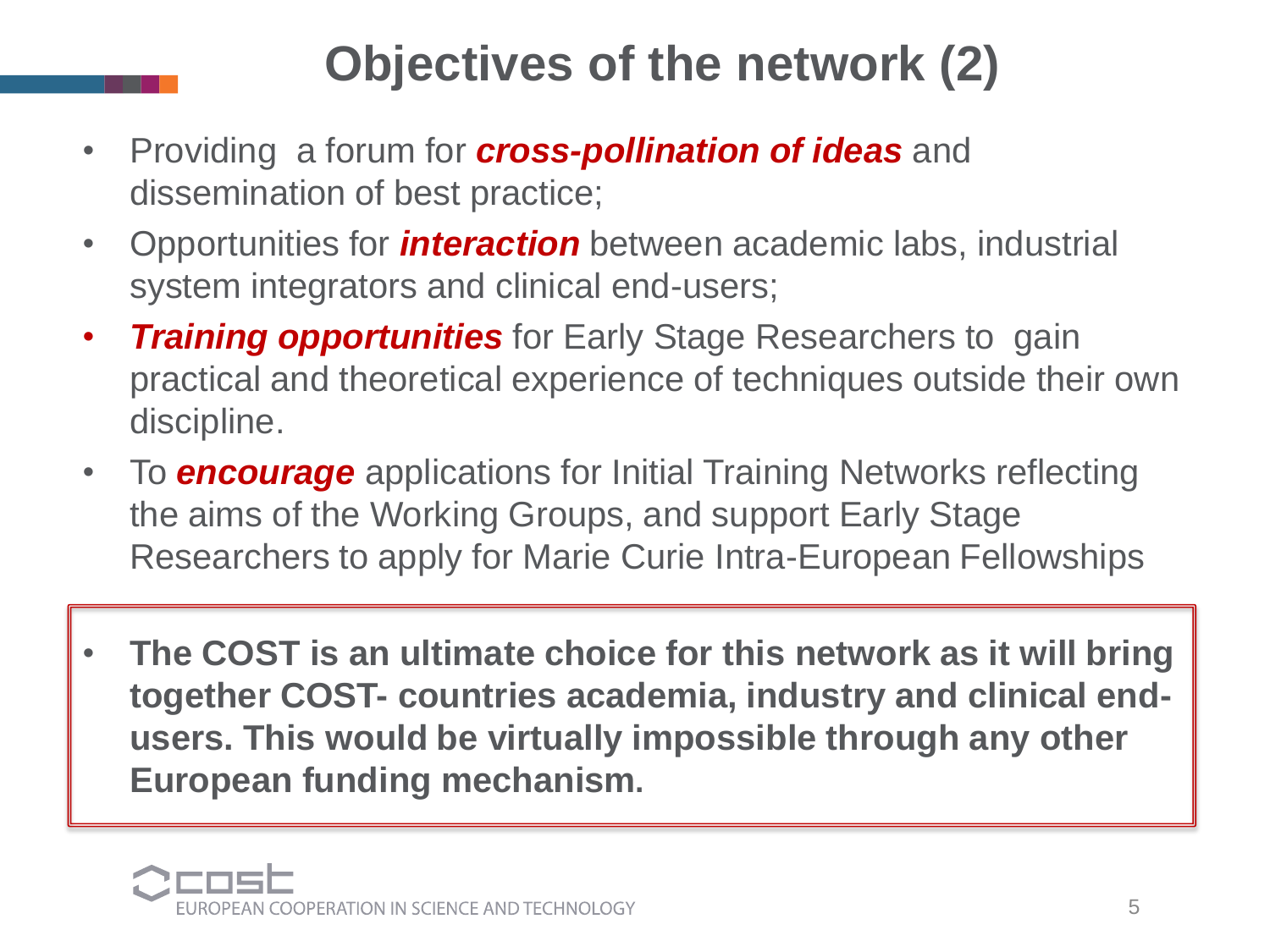## **Proposed Action Activities:**

 The Action will increase cohesion between scientists working in fields of Clinical Dermatology, Biomedical Imaging and Sensing, Biomedical Optics, and Laser Technology in Europe and Australia and provide good visibility of COST. This will be achieved through:

- *WG meetings*  including joint meetings
- *Training Schools* for young researchers in tissue imaging and technology for melanoma early diagnosis
- *Short term scientific missions (STSMs)*  short term exchange of staff and students
- *Workshops* will be organized periodically or as part of scientific conferences (topical sessions at conferences)
- *Open forum* will be created for the benefit of all participants, internal and external to the COST community.
- Undergraduate and P/G *lectures, school visits*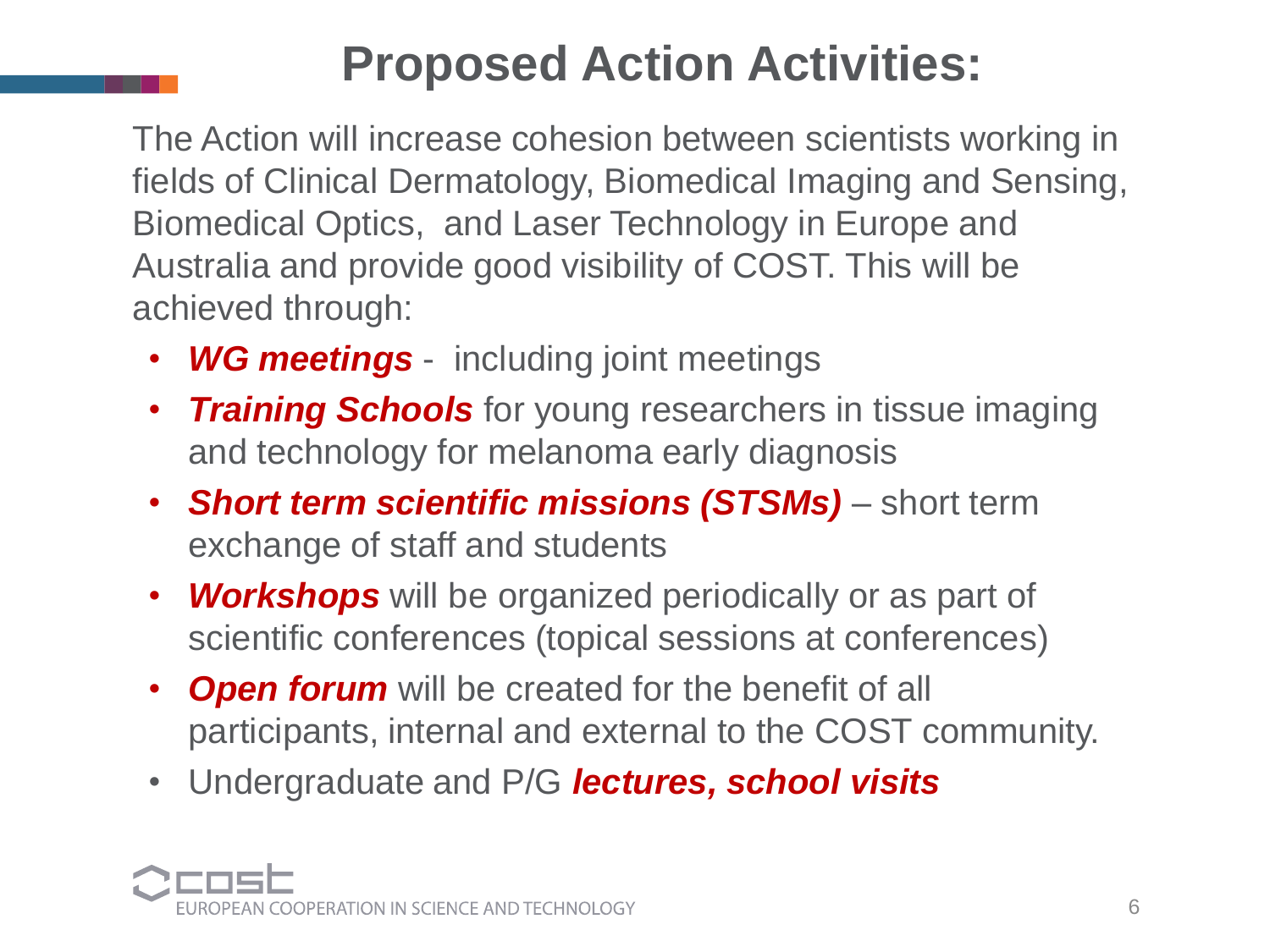## **Proposed Working Group Activities**

- WG1: full-field VCSEL array perfusion imaging will develop an ultra-compact, full-field blood perfusion sensing technology based on the 2D laser arrays. Will enable rapid quantification of vascularisation. Clinical evaluation of the system
- *WG2: Tissue characterization at mid infrared frequencies using*  **QCLs.** –relevant for diagnosis of skin lesions, will make available additional chemical mapping to the vascular and structural information. Clinical evaluation of the system
- *WG3: Tissue characterisation at terahertz frequencies using THz QCLs*. Initial work shows potential for discriminating basal cell carcinoma (BCC) from surrounding healthy tissue. Potential to revolutionize in vivo diagnostics. Clinical evaluation of the system
- *WG4: Validation and evaluation of combined sensing modalities.*  Clinical evaluation of the combination of the multiple investigative techniques in the discrimination of malignant versus non-malignant behaviour in tissue lesions. Image fusion.

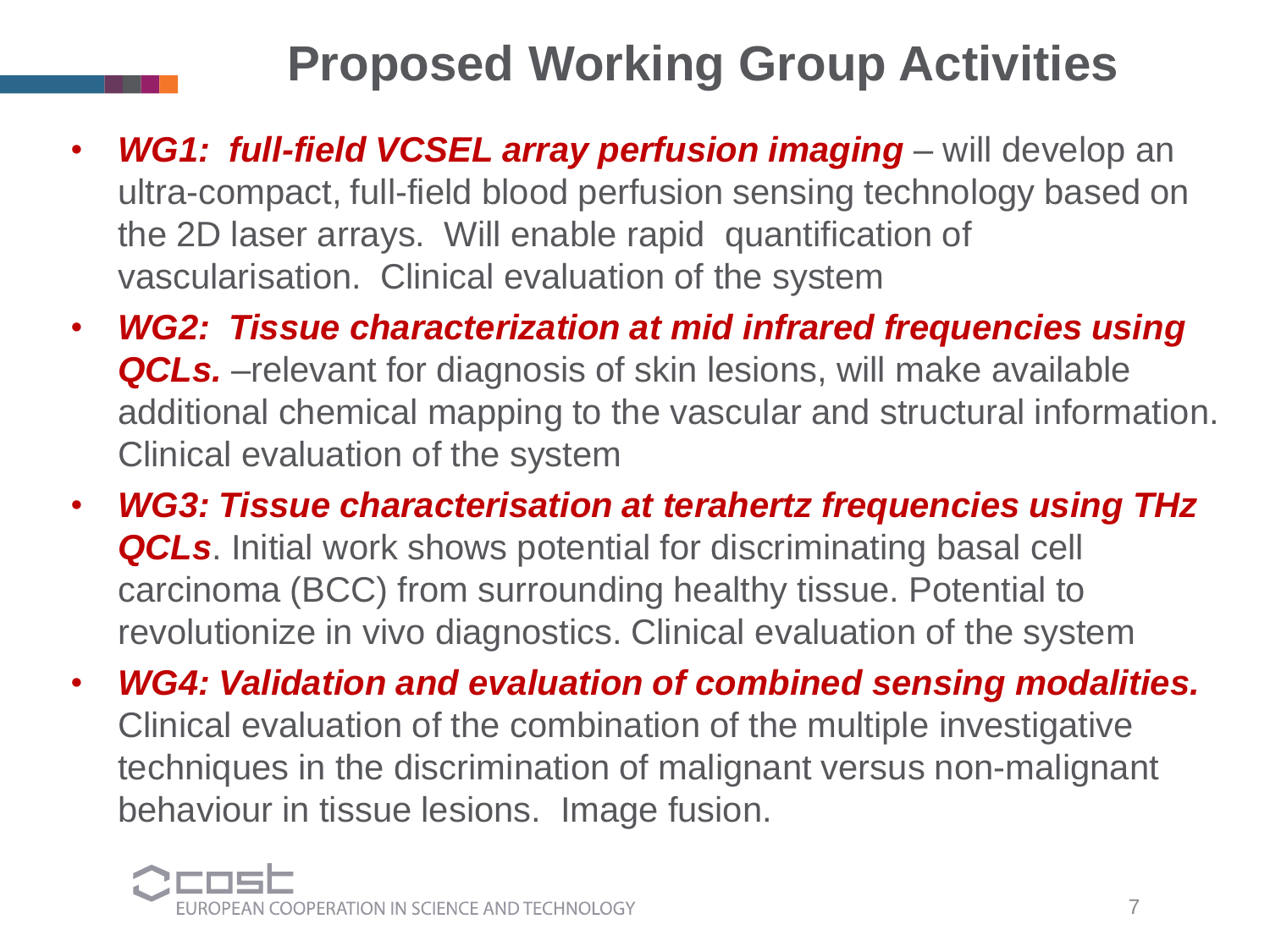### **Outputs/deliverables from the Action**

- *New knowledge* of the changes in optical properties of tissue in skin cancer
- Objective estimates of the performance of sensors based on *novel techniques*
- Potential platform for *commercial medical device* manufacturers
- Formalisation and consolidation of existing and new *academic relationships* which will lead to future collaborative ventures
- Access to world-class validation trial centres and their clinical enduser group for design feedback
- Long-term European *community health benefits* of improved cancer screening



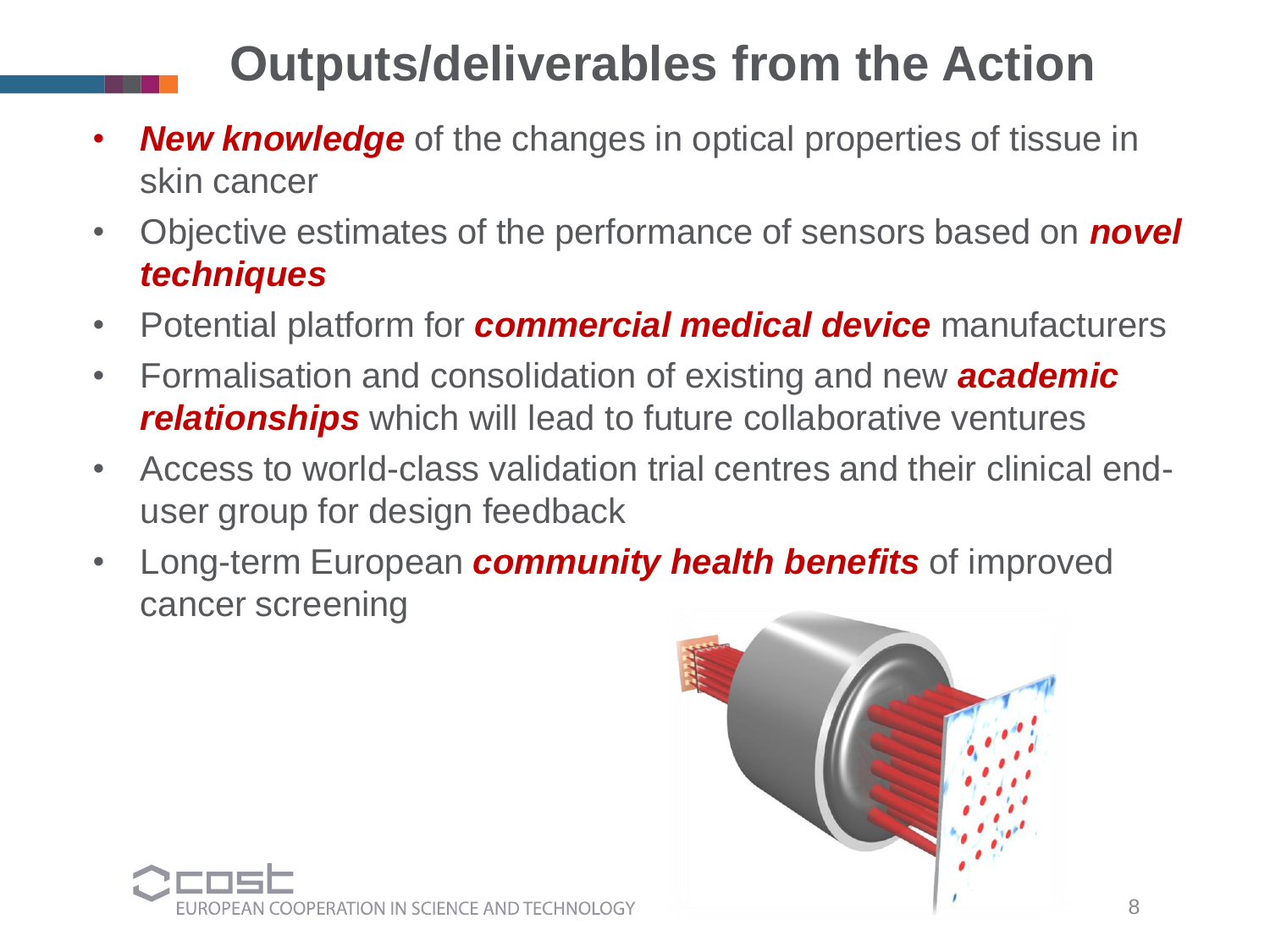## **Outputs/deliverables from the Action (2)**

- A new generation of young researchers will be equipped with the *confidence and expertise to cross traditional scientific boundaries* thus enabling them to become future leaders of the field.
- Development of stable collaboration links *across the usual divide lines* between the device engineering – system engineering – clinical environment.
- Incorporation of Australian partners expertise in techniques which are not readily available to European partners
- Joint publications, including high impact multidisciplinary articles, edited books, special topics journal issues

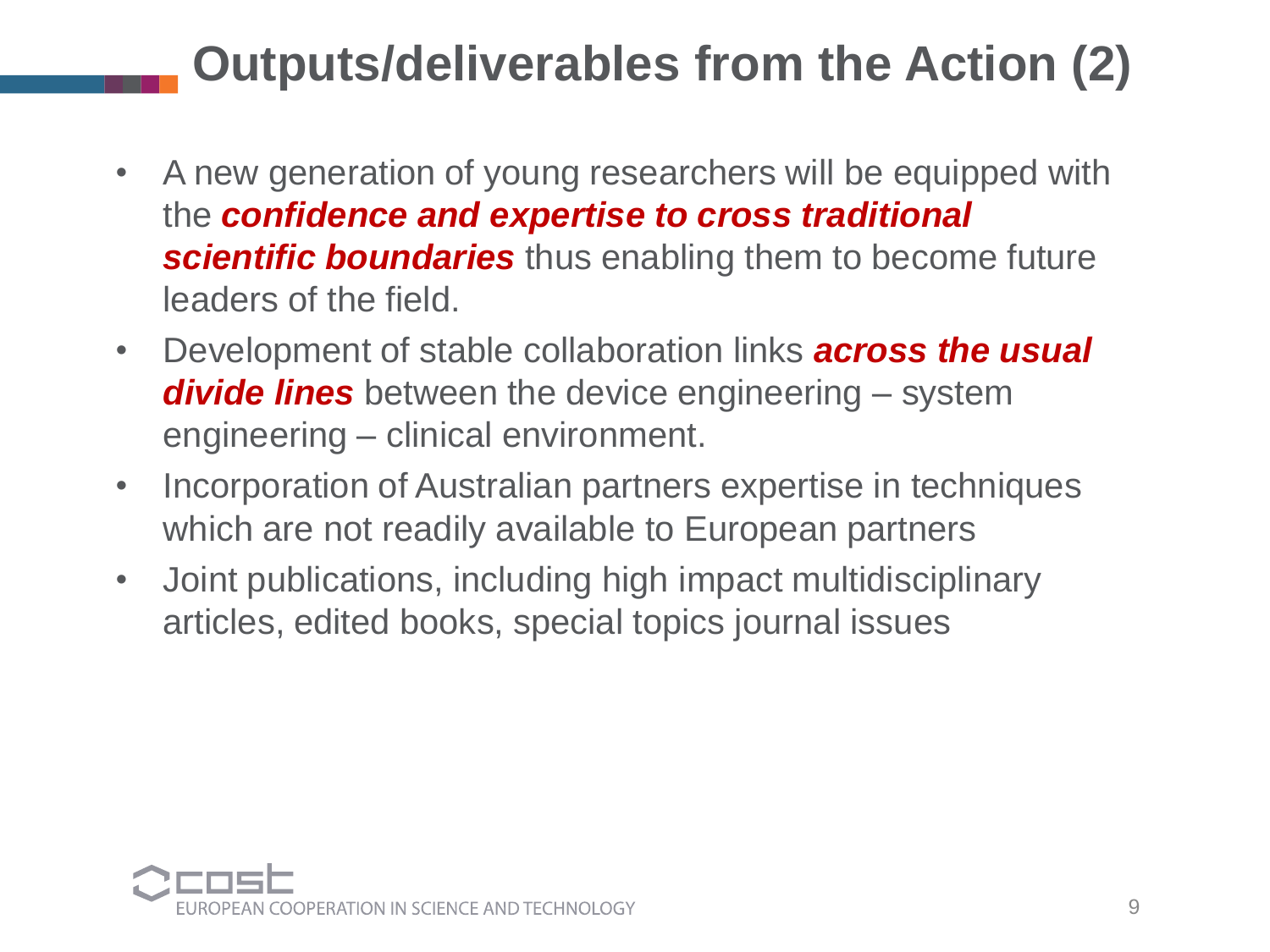### **Outputs/deliverables from the Action (3)**

- Acquired images in *three different ranges of the electromagnetic spectrum while performing a similar scan of the tissue using the self-mixing interferometric technique.*
- Investigate the effect of absorption combined with the effects of blood perfusion (dynamic scattering) as well as scattering in superficial tissue layers. Measurement of hydration of stratum corneum (SC).
- Evaluate the benefits of image-fusion and contrast obtained using three different imaging modalities: THz reflection mode self-mixing imaging, MIR reflection-mode self-mixing imaging, and NIR functional self-mixing Doppler-perfusion imaging.
- Will facilitate translational research from the biophotonics to clinical practice

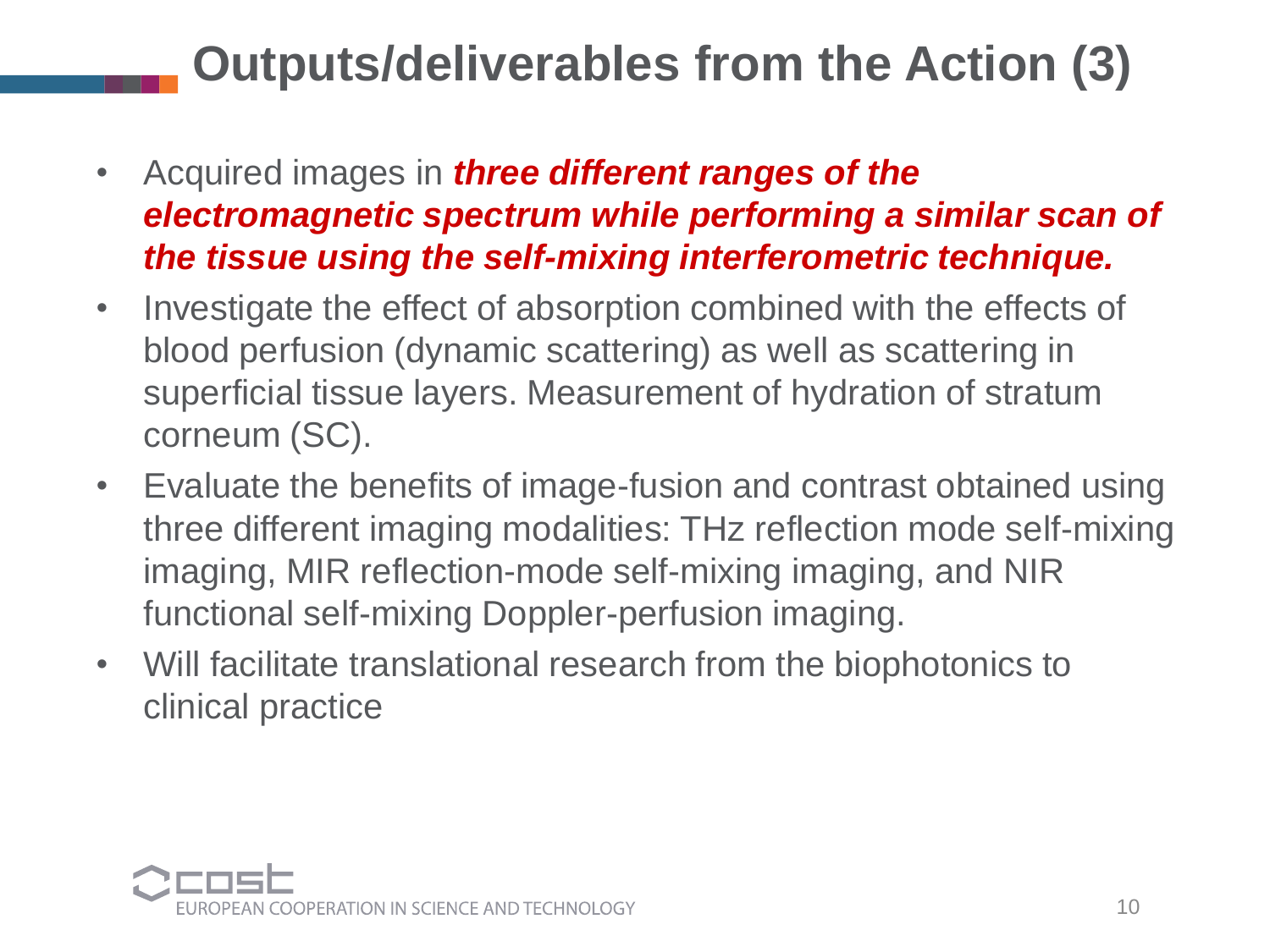### *Translation to clinical practise*:

Considering the novelty of the proposed diagnostic techniques translation in clinical environment will be performed in number of steps:

- Development and validation of tissue phantoms (especially important for THz region where such phantoms are not existing)
- In-vitro evaluation on prepared samples with active participation of clinicians
- Pre clinical trials on healthy volunteers
- Clinical trials (compact technology transferable to clinical environments)

#### *Relevance of Neovascularisation:*

- Neovascularisation is a potential marker of malignant change; has been reported in melanoma as an indicator of progression to metastasis.
- Specifically, the direction of vessel growth seems to be important with radial and vertical growth indicating worsening prognosis. These features will be identifiable using technologies to be developed in WG1 and WG3.
- This is relevant mainly for techniques in WG1 and is only one among several markers we are investigating (WG2,WG3).

[1] Folkman J. et al, Nature 339, (1989), 58-61.

- [2] Srivastava A.,Microsc. Res Techniq 2003; 60: 208-224.
- [3] Marcoval J. et al.,J Cutan Pathol 1997; 24: 212-218.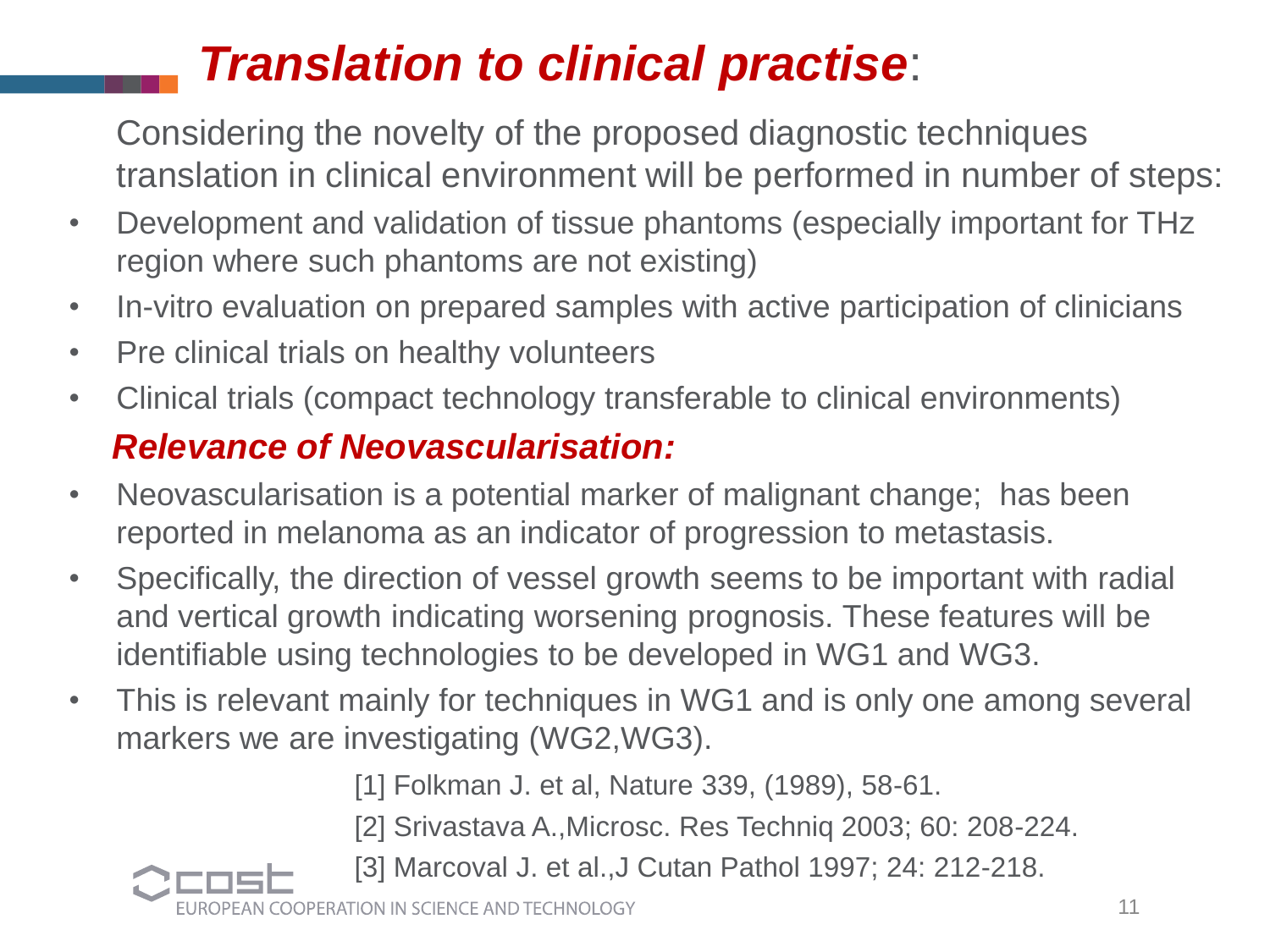### *The handling of intellectual property (IP)* :

Ownership of background remains with the originating partner Ownership remains with the partner(s) agreed to have generated the foreground results

Where sole ownership cannot be proven, joint ownership or another arrangement will be agreed upon.

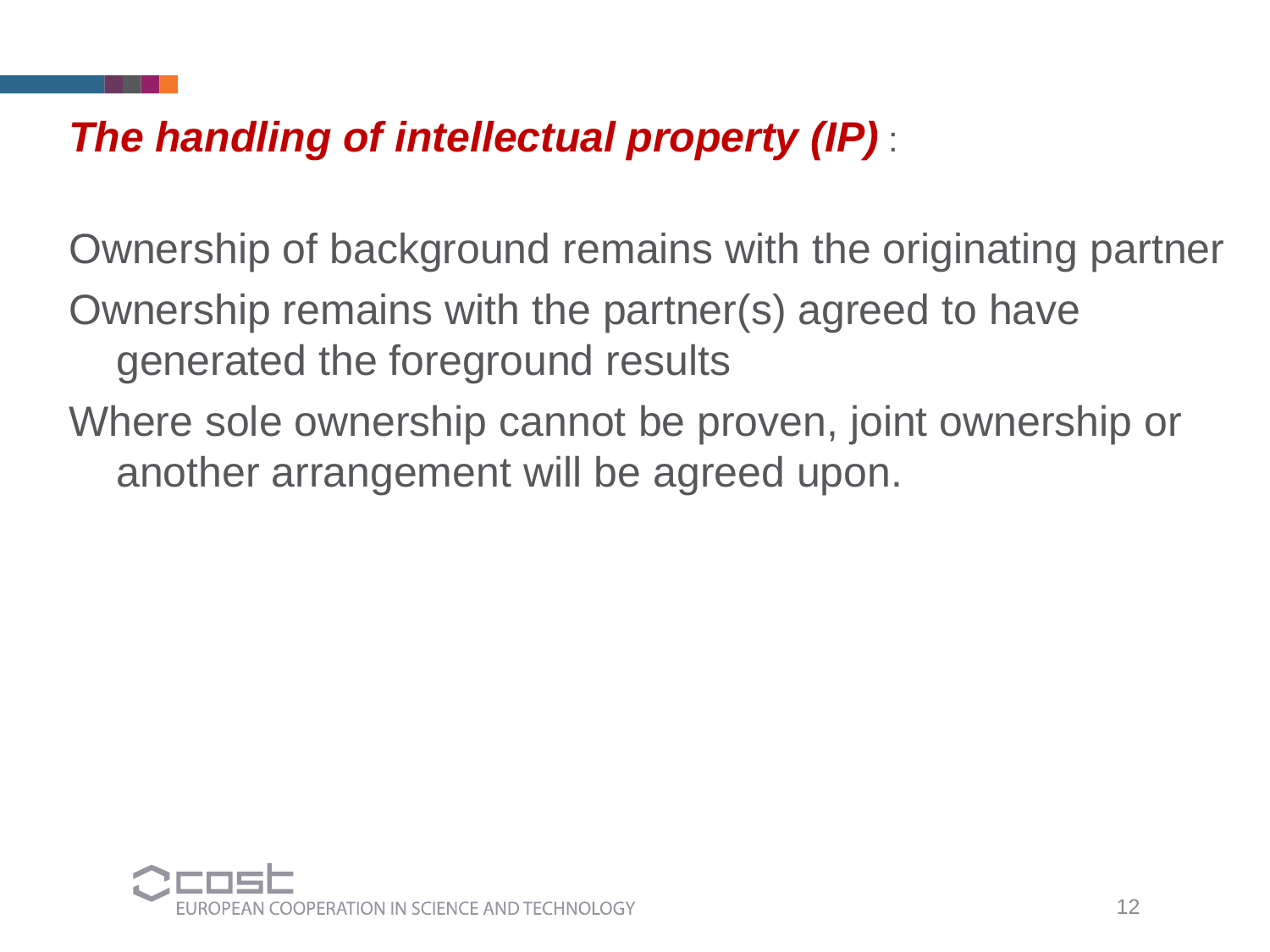### **Network management and organisation**

- *The Management Committee (MC)* will be responsible for :
	- 1. Appointment of the Chair, Vice-Chair, Working Group (WG) leaders, an STSM manager and a website manager who will form the Core Group (CG) along with any other coopted members at the discretion of the MC.
	- 2. Budget planning and allocation of funds
	- 3. Plan MC and WG meetings, Action workshops and Training School events
	- 4. Coordinate interaction between Working Groups
	- 5. Evaluate and monitor the progress of the Action
	- 6. Promoting the Action to potential stakeholders and end users
	- 7. Host a concluding symposium involving all WGs.

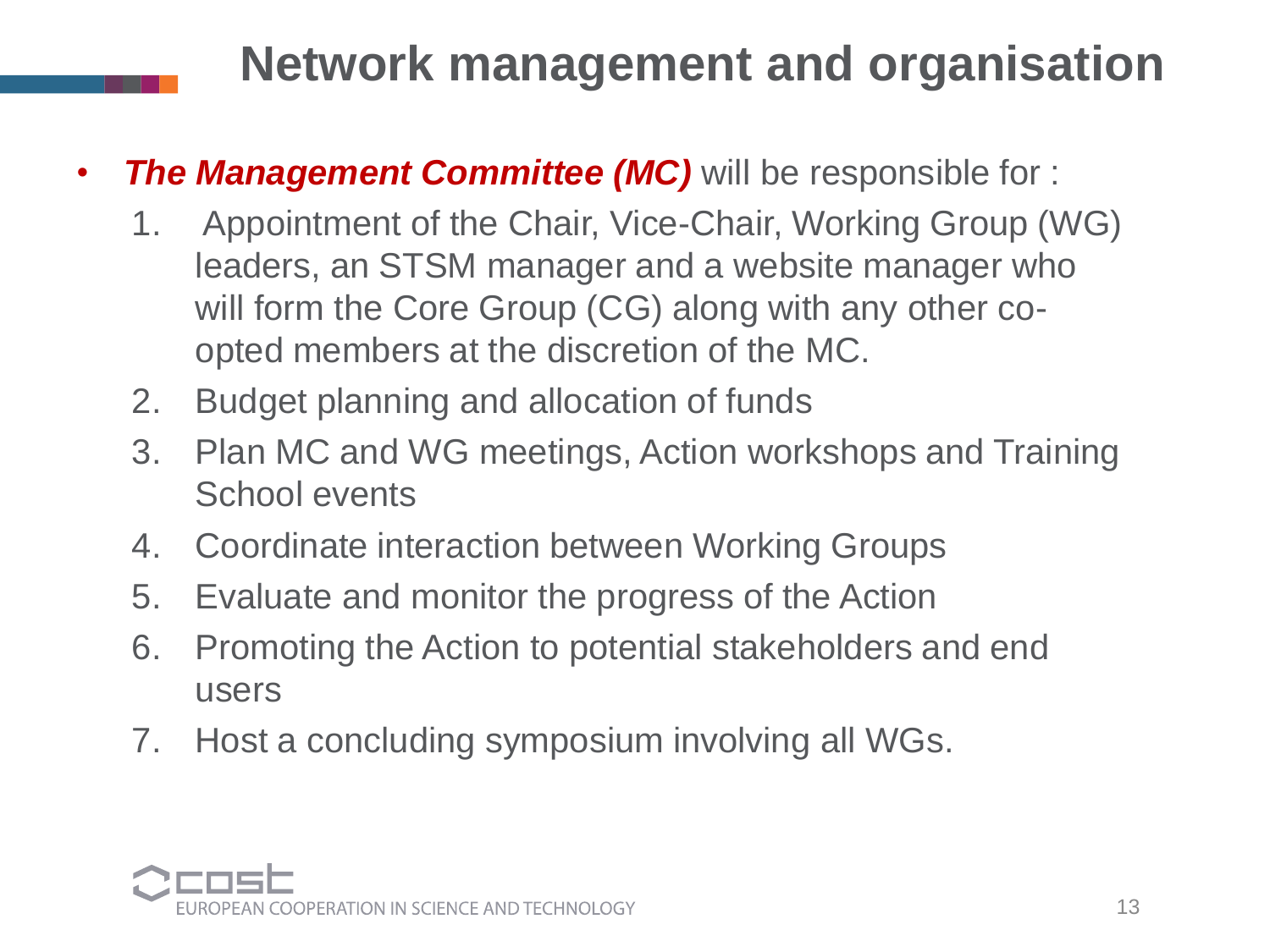**Management Structure**



EUROPEAN COOPERATION IN SCIENCE AND TECHNOLOGY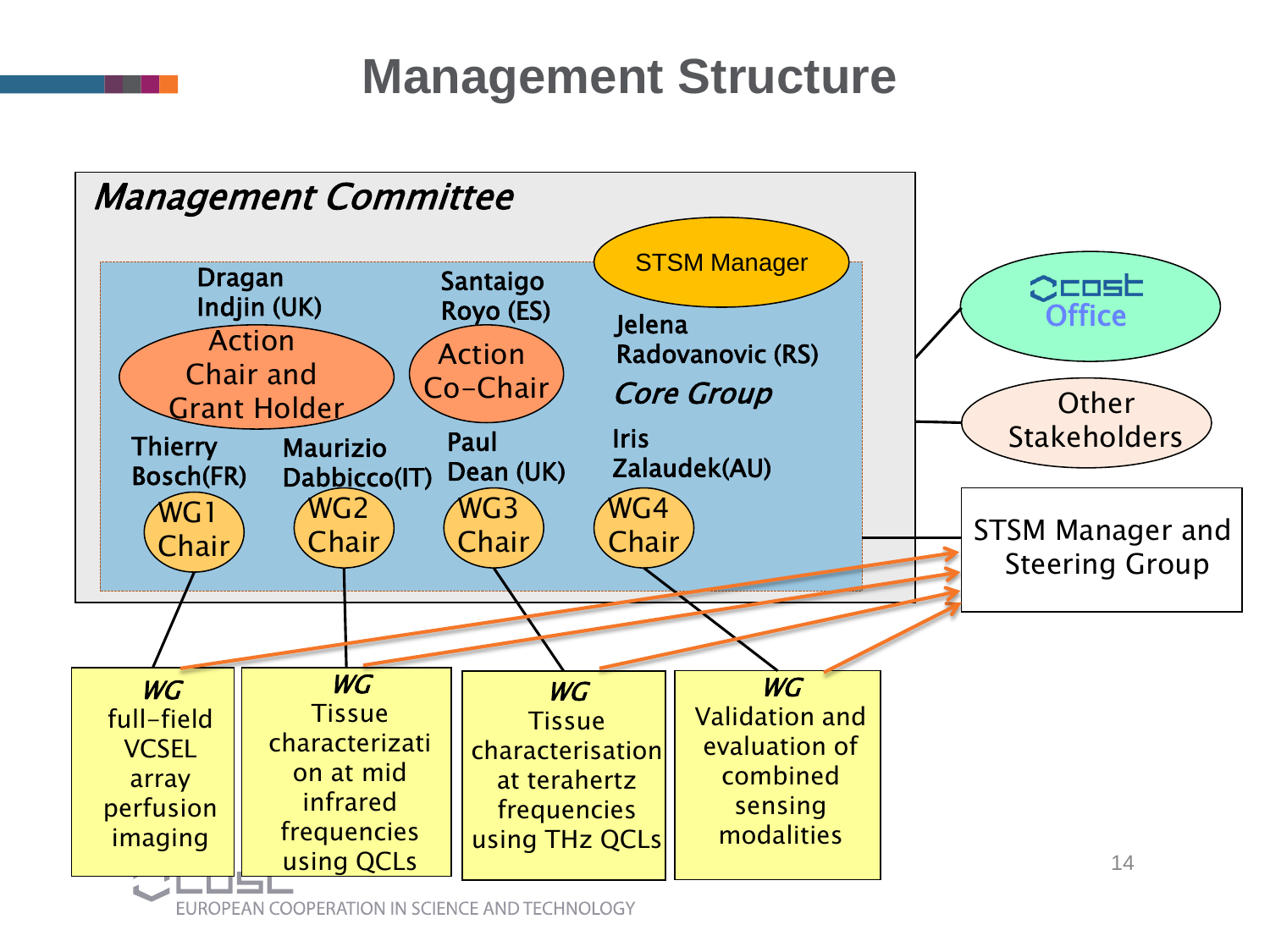## **Complementarities with other programs**

### *The COST Actions:*

-TD1003 "Bio-inspired Nanotechnologies: from concepts to applications",

- MP1204 "TERA-MIR Radiation: Materials, Generation",

### *FP7 project:*

-CHARMING (Project reference: 288786).

### *ERC Advanced Grant*:

- NOTES, "New opportunities in terahertz engineering and science
- - TOSCA, "Terahertz Optoelectronics: from the science of cascades to applications", ERC-AG-PE7

### *ITN Project*

• - FAST- "French-Australian Science and Technology International Science Linkages Program"

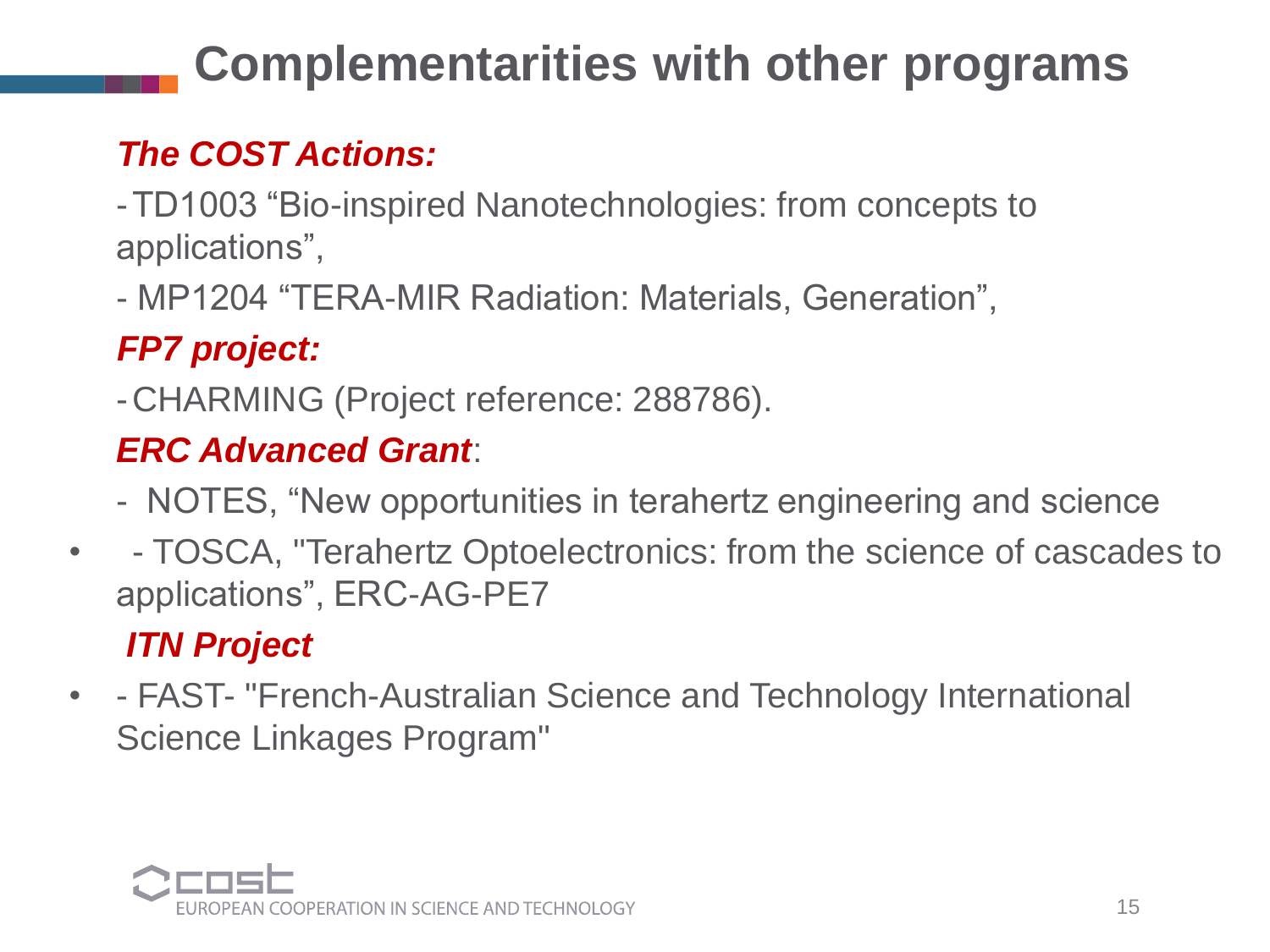### **Involvement of Dermatology Groups**

#### *The involvement of dermatologists/clinicians has been significantly increased through consultation with stakeholders and preliminary meetings*:

- Prof Iris Zalaudek, MD PhD, Department of Dermatology, Medical University of Graz – secretary of the international dermoscopy society, Austria
- Prof Ketty Paris, Chair of Department of Dermatology, University of L'Aquila, **Italy**
- Susana Puig, MD PhD Research Coordinator, Melanoma Unit, Hospital Clinic, Barcelona, Spain
- Prof Julia Newton Bishop, MD, PhD, Dermatology, Leeds Institute of Molecular Medicine, St James's University Hospital, University of Leeds, UK
- Mario Santinami, MD, Surgical oncologist, Director Melanoma Sarcoma Unit, IRCCS Fondazione Istituto Tumori, Milano, Italy
- Dr Alison Layton, Harrogate and District NHS Foundation Trust, Harrogate/York, UK
- Prof Mirna Situm, "Sestre milosrdnice" University Hospital Centre, Zagreb, **Croatia**
- Anica Radulović, MD MSc, Institute of Healthcare for Children and Youth of Vojvodina, Novi Sad, Serbia

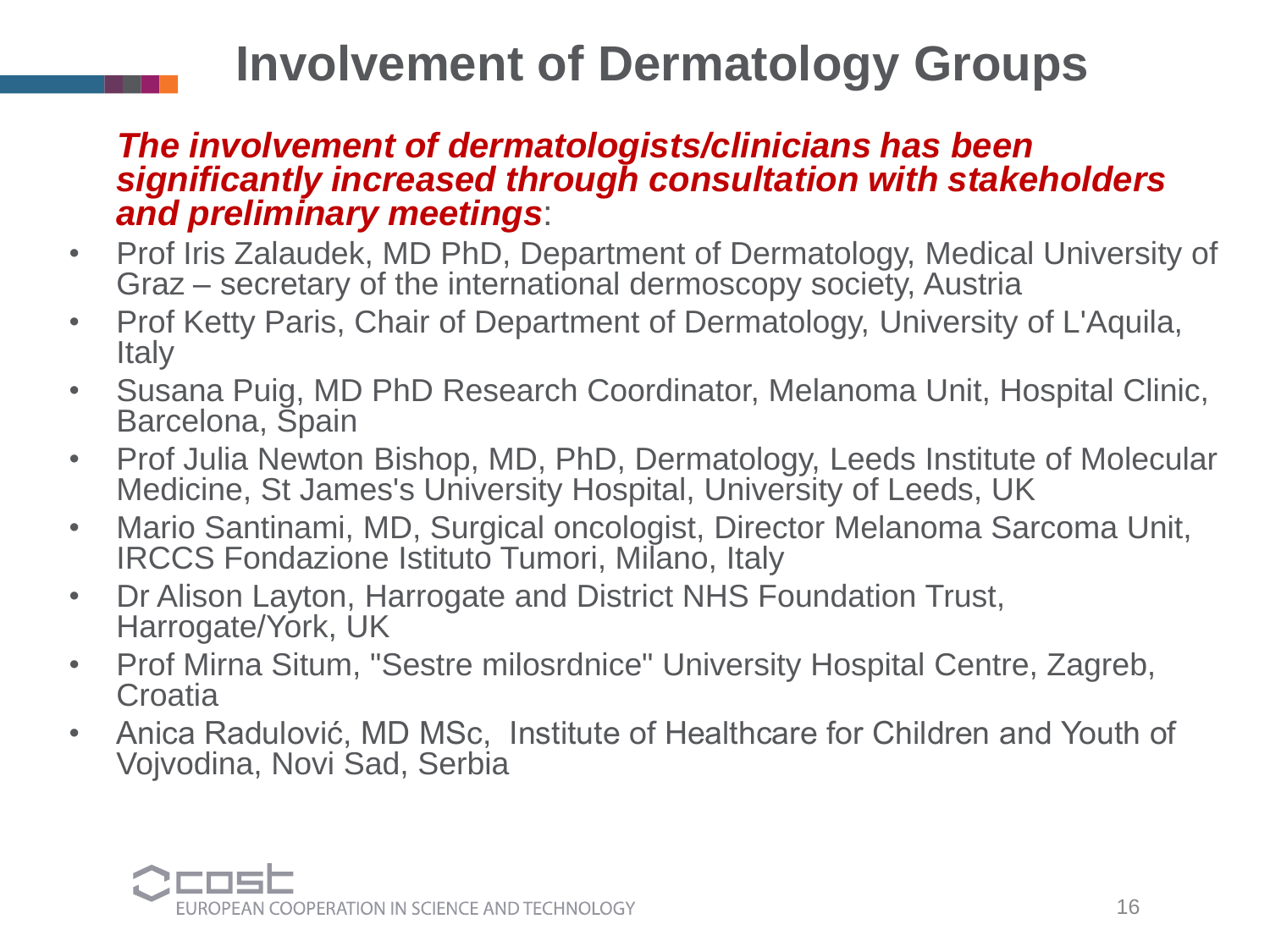### **Biomedical Optics/Biophotonic Groups**

- Dr Peter E. Andersen, Technical University of Denmark, Roskilde, Denmark
- Prof Lise Lyngsnes Randeberg, Norwegian University of Science and Technology, Norway
- Prof Steven Wilson, University of Queensland, Australia
- Prof Janis Spigulis, University of Latvia, Latvia
- Professor Kalju Meigas, Tallinn University of Technology, Estonia